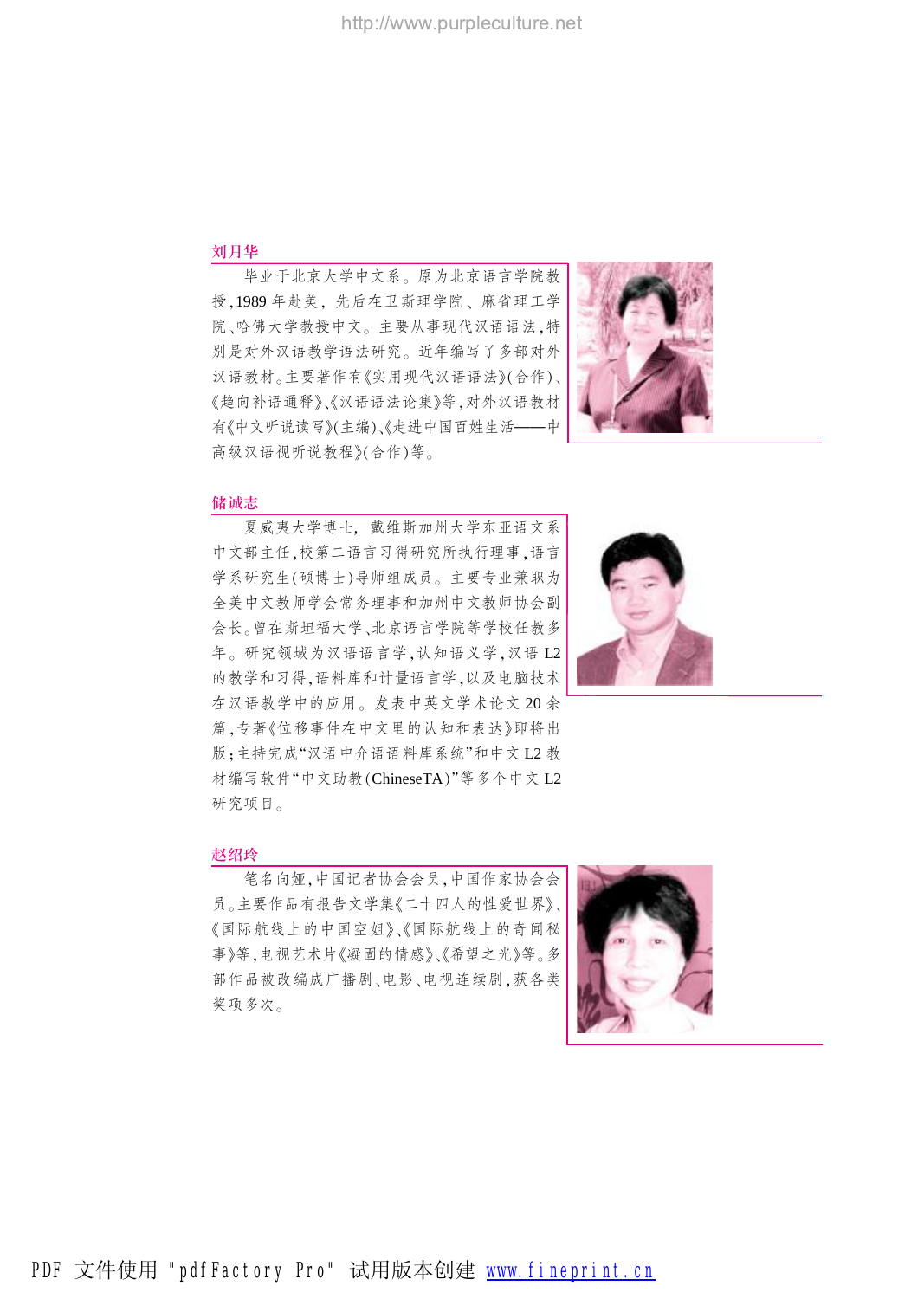

Yuehua Liu

A graduate of the Chinese Department of Peking University, Yuehua Liu was Professor in Chinese at the Beijing Language and Culture University. In 1989, she continued her professional career in the United States and had taught Chinese at Wellesley College, MIT, and Harvard University for many years. Her research concentrated on modern Chinese grammar, especially grammar for teaching Chinese as a foreign language. Her major publications include Practical Modern Chinese Grammar (co-author), Comprehensive Studies of Chinese Directional Complements, and Writings on Chinese Grammar as well as the Chinese textbook series Integrated Chinese (chief editor) and the audio-video textbook set Learning Advanced Colloquial Chinese from TV (co-author).

### Chengzhi Chu



Ph.D., University of Hawaii. Chu is Associate Professor and Coordinator of the Chinese Language Program at the University of California, Davis, where he also serves on the Executive Board of the Second Language Acquisition Institute and is a member of the Graduate Faculty Group of Linguistics. He is a board member of the Chinese Language Teachers Association (USA) and Vice President of the Chinese Language Teachers Association of California. He taught at Stanford University and Beijing Language and Culture University for many years. He has published more than 20 articles on topics in Chinese linguistics, Chinese pedagogy, and cognitive semantics, and has a forthcoming book on motion conceptualization and representation in Chinese. He was PI of two major software projects in Chinese pedagogy and acquisition: Chinese TA and the Corpus of Chinese Interlanguage.



#### Shaoling Zhao

With Xiangya as her pen name, Shaoling Zhao is an award-winning Chinese writer. She is a member of the All-China Writers Association and the All-China Journalists Association. She authored many influential reportages and television play and film scripts, including Hostesses on International Airlines, Concretionary Affection, and The Silver Lining.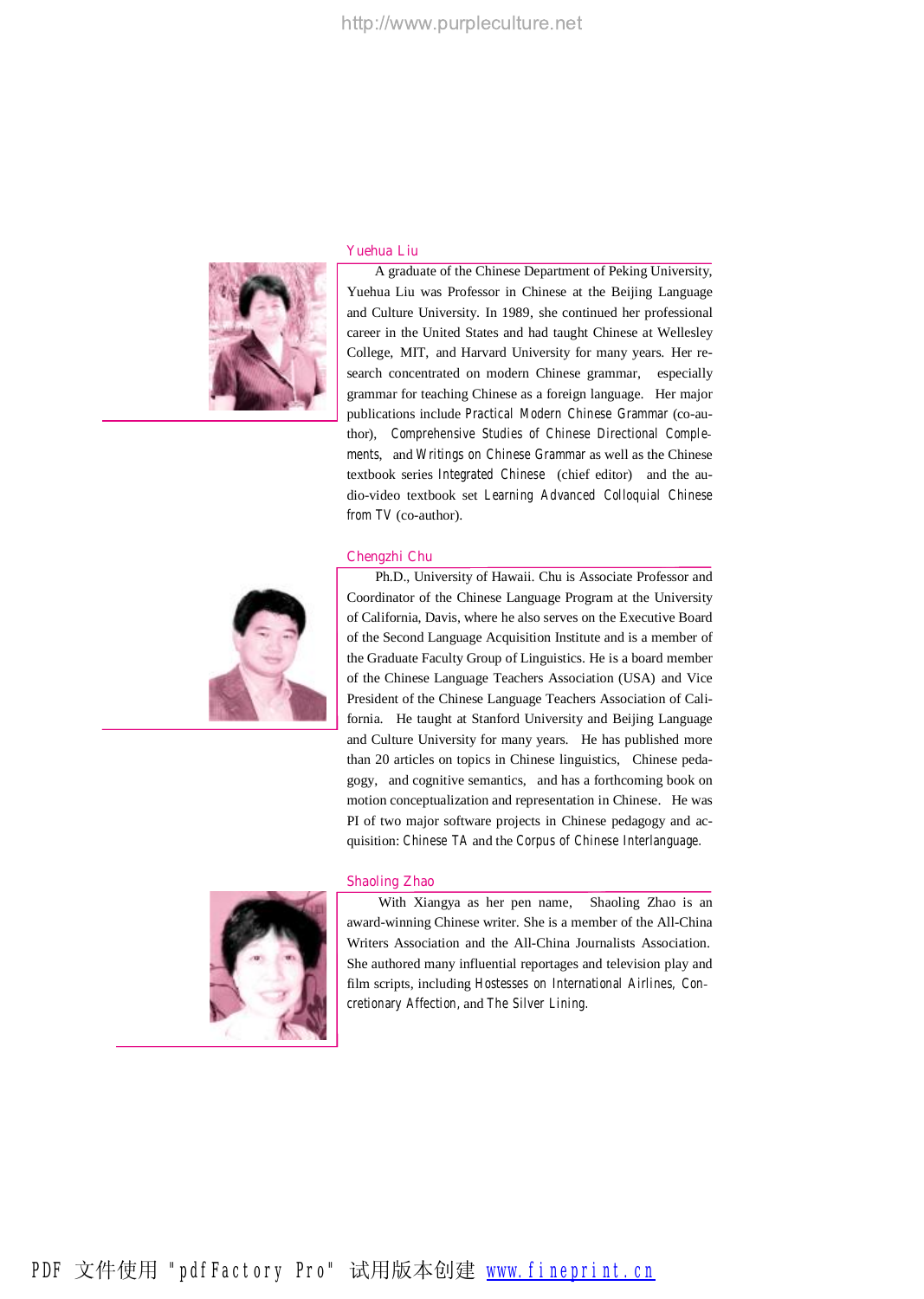# 前 言

学一种语言,只凭一套教科书,只靠课堂的时间,是远远不够的。因为 记忆会不断地经受时间的冲刷,学过的会不断地遗忘。学外语的人,不是 经常会因为记不住生词而苦恼吗?一个词学过了,很快就忘了,下次遇到 了,只好查词典,这时你才知道已经学过。可是不久,你又遇到这个词,好 像又是初次见面,你只好再查词典。查过之后,你会怨自己:脑子怎么这么 差,这个词怎么老也记不住!其实,并不是你的脑子差,而是学过的东西时 间久了,在你的脑子中变成了沉睡的记忆,要想不忘,就需要经常唤醒它, 激活它。《汉语风》分级读物,就是为此而编写的。

为了"激活记忆",学外语的人都有自己的一套办法。比如有的人做生 词卡,有的人做生词本,经常翻看复习。还有肯下苦工夫的人,干脆背词典, 从 A 部第一个词背到 Z 部最后一个词。这种精神也许可嘉, 但是不仅痛 苦,效果也不一定理想。《汉语风》分级读物,是专业作家专门为《汉语风》 写作的,每一本读物不仅涵盖相应等级的全部词汇、语法现象,而且故事有 趣,情节吸引人。它使你在享受阅读愉悦的同时,轻松地达到了温故知新 的目的。如果你在学习汉语的过程中,经常以《汉语风》为伴,相信你不仅 不会为忘记学过的词汇、语法而烦恼,还会逐渐培养出汉语语感,使汉语在 你的头脑中牢牢生根。

《汉语风》的部分读物出版前曾在华盛顿大学(西雅图)、Vanderbilt 大学和戴维斯加州大学的六十多位学生中试用。感谢这三所大学的毕念 平老师、刘宪民老师和魏苹老师的热心组织和学生们的积极参与。夏威夷 大学的姚道中教授,戴维斯加州大学的李宇以及博士生 Ann Kelleher 和 Nicole Richardson 对部分读物的初稿提供了一些很好的编辑意见,李宇和 杨波帮助建立《汉语风》网站,在此一并表示感谢。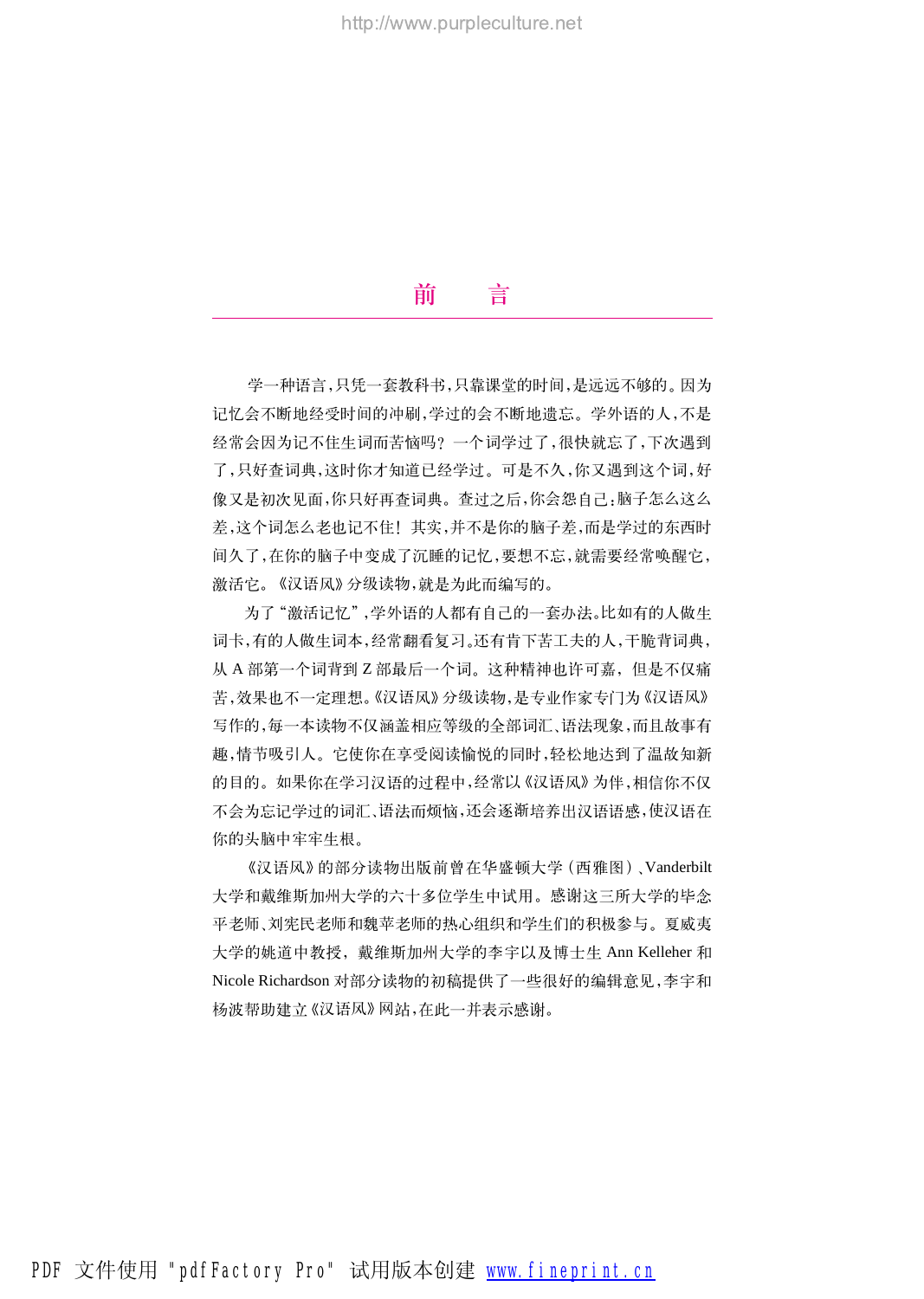# Foreword

When it comes to learning a foreign language, relying on a set of textbooks or time spent in the classroom is never nearly enough. That is because memory gets eroded by time; one keeps forgetting what one has learned. Haven't we all been frustrated by our inability to remember new vocabulary? One learns a word and quickly forgets it, so next time when one comes across it one has to look it up in a dictionary. Only then does one realize that one used to know it, and so one keeps having to look it up in a dictionary, and one starts to blame oneself, "why am I so forgetful?" when in fact, it's not your shaky memory that's at fault, but the fact that unless you review constantly, what you've learned quickly becomes dormant. The Chinese Breeze graded series is designed specially to help you remember what you've learned.

Everyone learning a second language has his or her way of jogging his or her memory. For example, some people make index cards or vocabulary notebooks so as to thumb through them frequently. Some simply try to go through dictionaries and try to memorize all the vocabulary items from A to Z. The spirit may be laudable, but it is a painful process, but the results are far from being sure. Chinese Breeze is a series of graded readers purposely written by professional authors. Each reader not only incorporates all the vocabulary and grammar specific to the grade but also an interesting and absorbing plot. It enables you to refresh and reinforce your knowledge while at the same time having a pleasurable time with the story. If you make Chinese Breeze a constant companion in your studies of Chinese, you won't have to worry about forgetting your vocabulary and grammar. You will also develop your feel for the language and make Chinese firmly rooted in your mind.

Thanks are due to Nyan-ping Bi, Xianmin Liu, and Ping Wei for arranging more than sixty students to field-test several of the readers in the Chinese Breeze series. Professor Tao-chung Yao at the University of Hawaii, Ms. Yu Li and Ph.D. students Ann Kelleher and Nicole Richardson of UC Davis provided very good editorial suggestions. Yu Li and Bo Yang helped build the Chinese Breeze (Hanyu Feng) websites. We thank our colleagues, students, and friends for their support and assistance.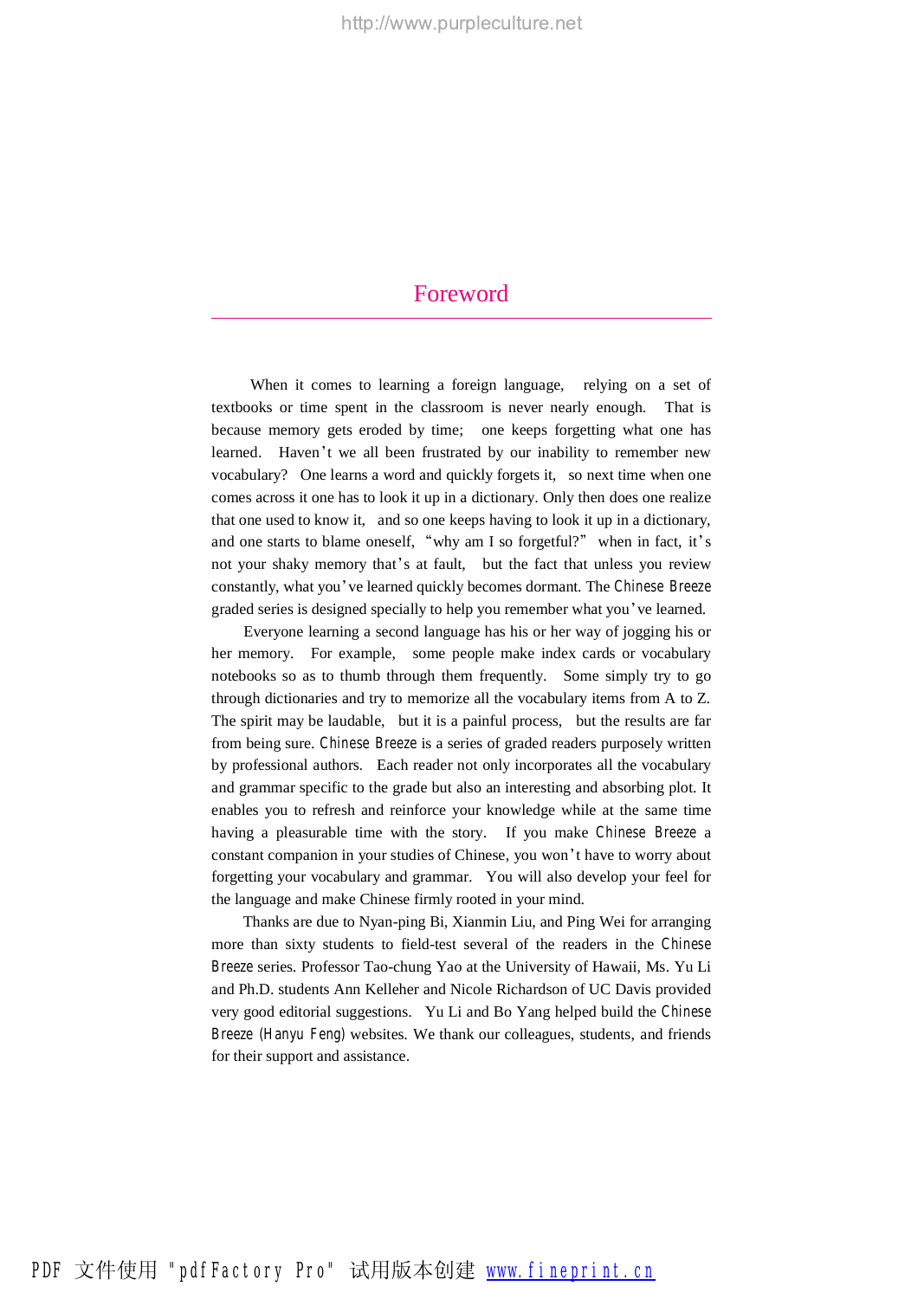# 目 录 **Contents**

| 1. 二十五年前,出过一件事……                                 |
|--------------------------------------------------|
| 25 years ago, such a scene took place            |
|                                                  |
| 2. 最会打雁的人和最好的头雁                                  |
| The best goose hunter and the best leading goose |
|                                                  |
| 3. 两个死对头 Two bitter enemies                      |
|                                                  |
| 4. 爷爷想出了一个很"黑"的办法                                |
| Grandpa figured out an insidious way             |
|                                                  |
| 5. "好雁! 好雁啊!" "What a lovely goose!"             |
|                                                  |
| 6. 这是国家二级保护动物                                    |
| They are under state's second-class protection   |
|                                                  |
| 7. 大雁的爱 The goose's love                         |
|                                                  |
| 8. 两只远近有名的大雁 Becomes well-known                  |
|                                                  |
| 9. 小白小黄在哪里? Where are Xiao Bai and Xiao Huang?   |
|                                                  |
| 10. 头雁又飞起来了 The head goose flies again           |
|                                                  |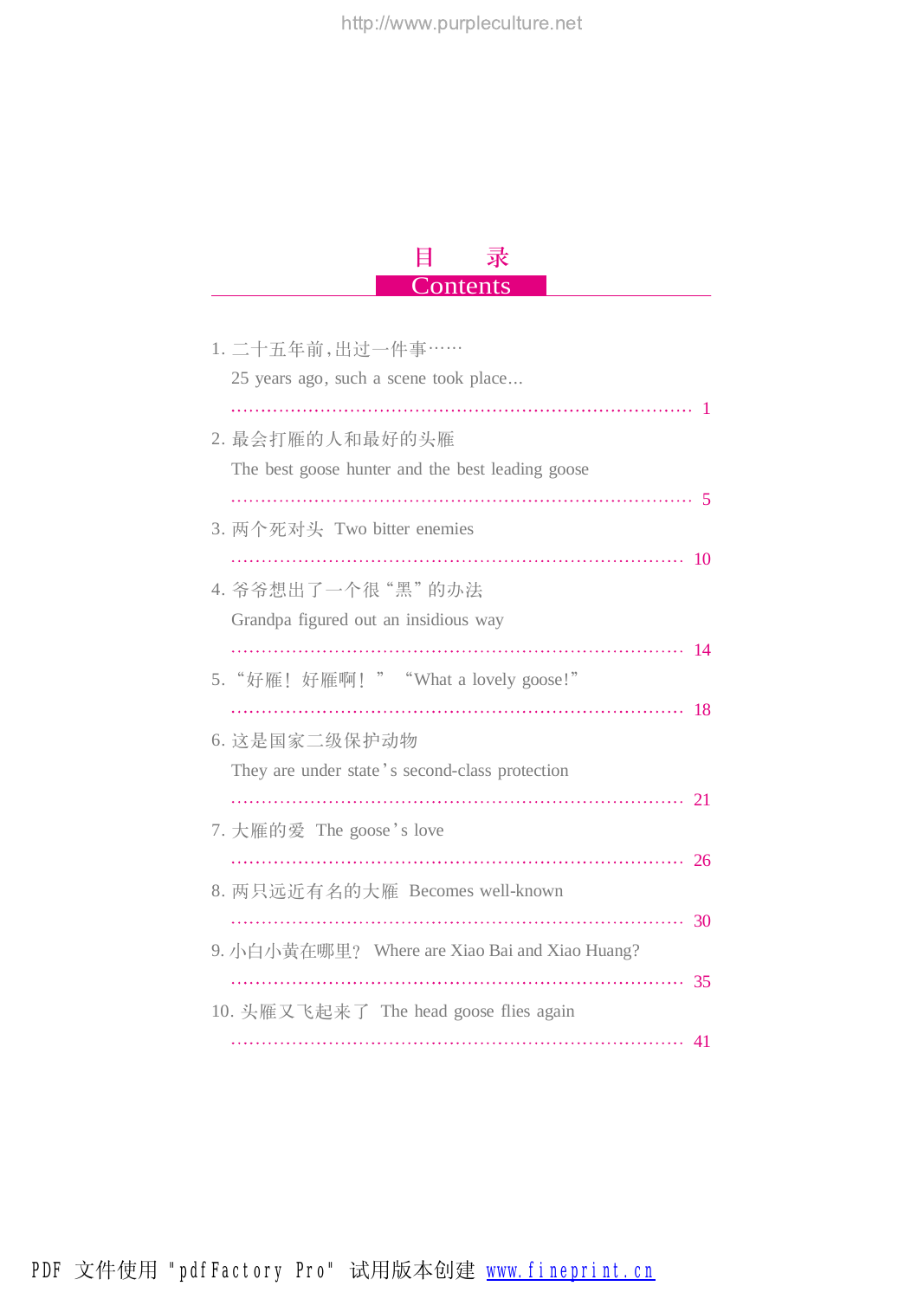| 11. 再见吧, 大雁, 我爱你们! Farewell, my geese, I love you! |  |
|----------------------------------------------------|--|
|                                                    |  |
|                                                    |  |
| 生词索引 Vocabulary index                              |  |
|                                                    |  |
| 练习 Exercises                                       |  |
|                                                    |  |
| 练习答案 Answer keys to the exercises                  |  |
|                                                    |  |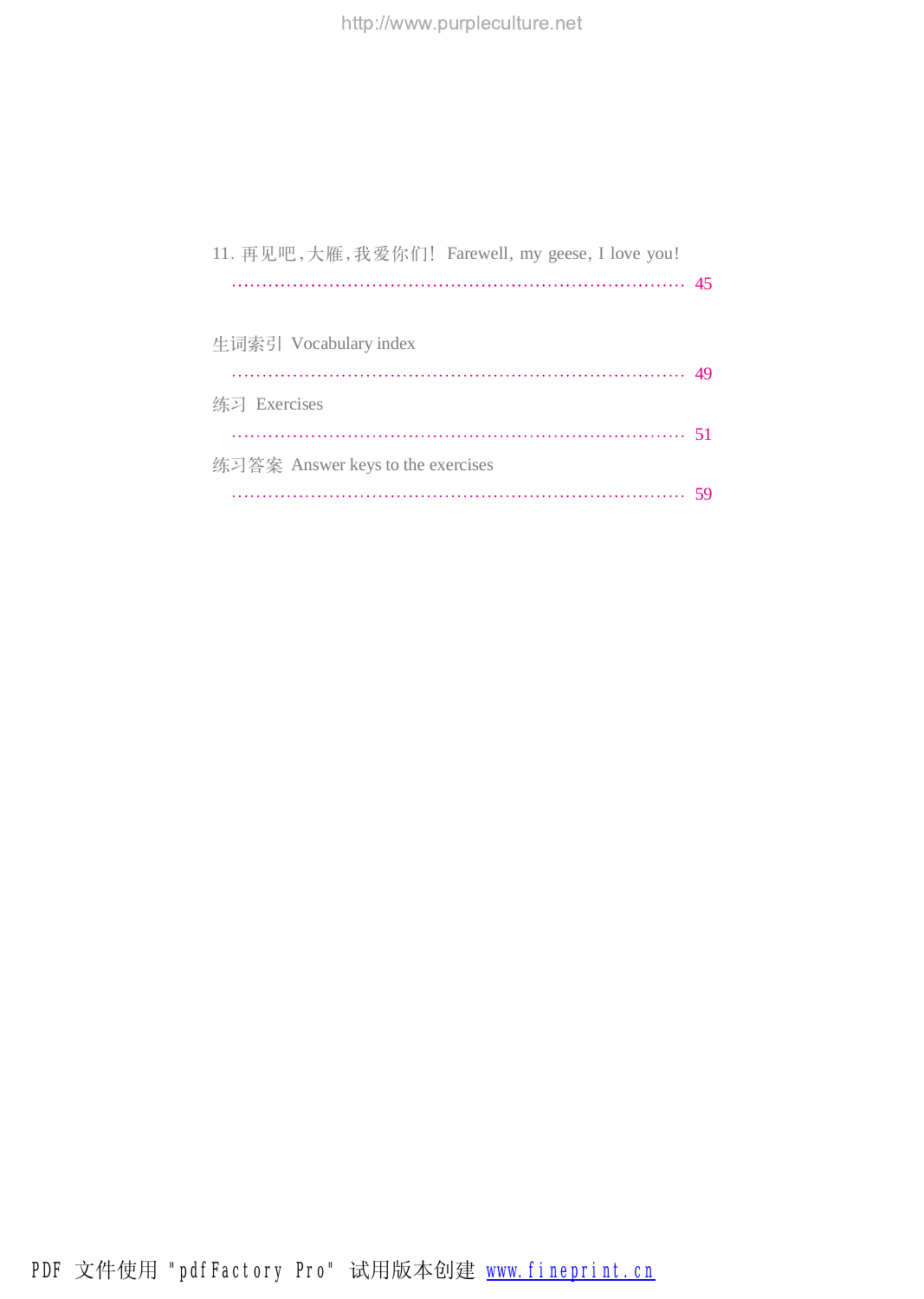# 主要人物 Main Characters



我 wǒ

I, a boy living in a village in western China



爷爷 yéye grandfather



小白 Xiǎo Bái Xiao Bai (white), a wild male goose



小黄 Xiǎo Huáng Xiao Huang (yellow), a wild female goose



狗狗 Gǒugou nickname of a boy

文中所有专有名词下面有下画线,比如:小白 (All the proper nouns in the text are underlined, such as in  $\sqrt{\frac{k}{2}}$ )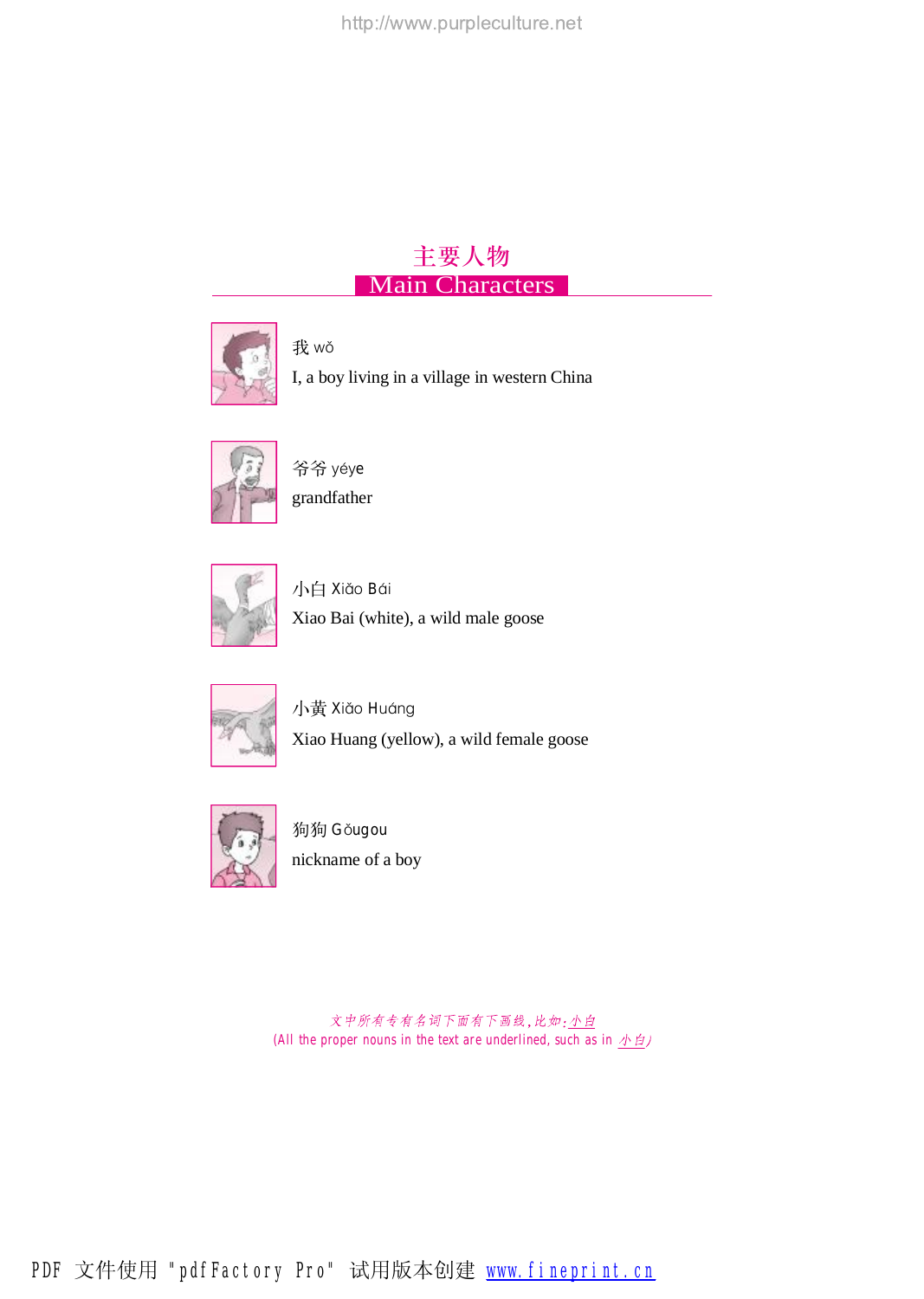

你一定看见过大雁2. 但是不一定 知道大雁<sup>2</sup>的生活多有意思;你一定 知道大雁<sup>2</sup>非常漂亮, 但是不一定知 道大雁<sup>2</sup>有多懂得<sup>3</sup>爱。 我小的时候也不知道。有一年, 出了一件事 1…… 那是二十五年前的事。那一年, 我十二岁。 那时候, 我家在中国的西边, 是 一个很小的村子4。村子4里的人都住 在旧房子里,家家都没有多少钱 5。 那时候,看见大雁 2 从天上飞过, 爷爷就告诉过我,大雁2 能飞很远很 远,大雁 2 不喜欢天气太冷,所以, 到了每年的十月, 北边的天气先冷了, 5 10 15

1. 出事 chū shì: have an accident

- 3. 懂得 dǒngde: understand
- 4. 村子 cūnzi: village
- 5. 家家都没有多少钱 jiājiā dōu méivǒu duōshao qián: all the families did not have much money (all were poor)

14触

<sup>2.</sup> 雁 yàn: wild goose